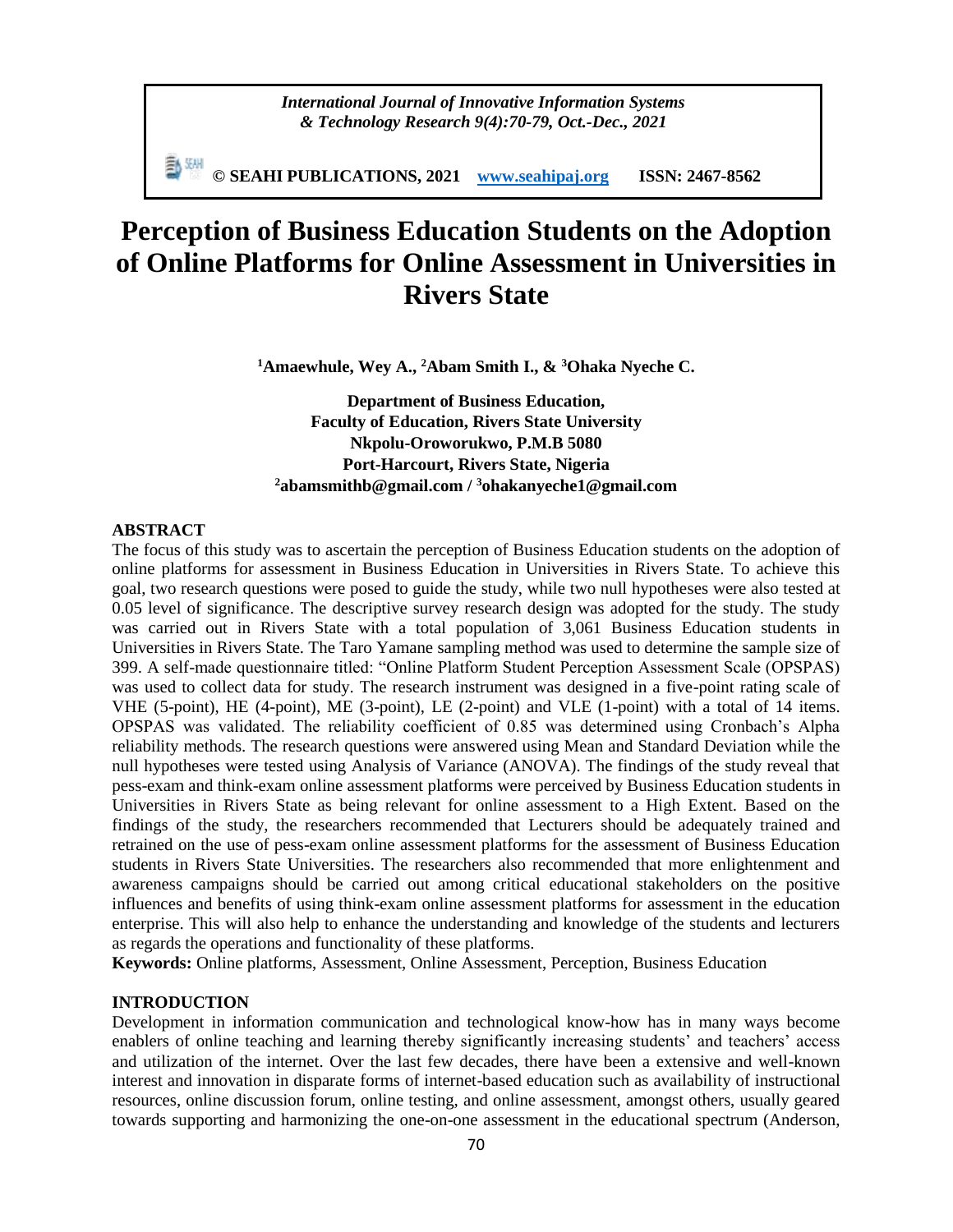2017). These tasks however, require the awareness and active involvement of both Business Education lecturers and students of the universities. This could be sequel to the view that, both students and teachers cannot adopt diverse online assessment platforms except they are aware of these online assessment platforms (Anderson & Erlenbusch, 2017). Online assessment platforms are those interactive ICT media via which computer to computer connections are made possible anywhere in the world through the use of dedicated routers and servers which enable two or more computers connected over the internet.

Online assessment platforms are global computer networks that provide plethora of information and communication facilities which encompass interconnected networks using standardized communication protocol. For Sclater (2010), online assessment platforms are metaphors that consist of applications, infrastructures and networking. This however, implies that these online assessment platforms remain incredibly instrumental and requisite for the enhancement of online assessment as they provide the much needed avenue for an objective determination and ascertainment of students' academic worth through online assessment. Martic (2019) consciously identified some of the online assessment platforms for modern day students to include the following: eSkill, Devskiller, Interview Mocha, The Hire Talent, Mercer Mettl and Kandio. Also, other online assessment platforms that could be used to provide services for schools, colleges and universities include; Pess-Exam, Think-Exam, Quest-Base, Class-Maker, Examsoft, Disamina, Kaldin, TCExam, Virtualx, Skillsbook, Papershala and Edbase (Singh, 2019; Capterra, 2020).

Also, online assessment is seen as a procedure via which specific abilities, skills and characteristics can be evaluated through the use of certain internet platforms. These platforms helps in creating online tests which are used for evaluating, measuring and documenting the academic readiness, learning progress, skill acquisition and educational needs of the students (Boyd & Nowell, 2017). Some of the different types of online assessment include the following; e-submission, students' response system, e-quizzes, self and peer assessment, and e-marking, e-test, e-exams, etc. Online assessment is a novel approach that can be used for assessment and it pertains to the systematic process of tutoring, mentoring and evaluating the level of students' educational attainment and academic achievement via the use and adoption of relevant and distinctive contemporary online platforms (Bupo & Ohaka, 2019). Thus, it is not gainsaying the fact that online assessment accentuates reliability, validity and objectivity in assessment.

Assessment can be classified into two types: the school-based assessment which is usually carried out within the school precinct and the standardized assessment which is carried out outside of the school by other educational stakeholders. The internal assessment is carried out by the teacher of the students often in partnership with the students themselves and implemented as part of normal classroom teaching, within lessons or at the end of a teaching unit, year, level or educational cycle. The external assessment is designed and marked outside the school learning environment. It is an assessment carried out by independent bodies or individuals other than the students or instructors themselves. One of the core essence of this form of assessment is to ensure that the equations, conditions for administering, scoring procedures, and interpretation of the assessment are consistently reliable. This however, is in consonance with the online assessment elements. But amidst the imperative congruence of both elements, the perception of students on their integration, utilization and adoption has not been adequately harnessed.

Perception is a single unified awareness derived from sensory processes while stimulus is present. The word perception means the ability of someone to observe or comprehend that are not noticeable to the other person. In the same light, perception could be defined as a specific opinion, belief or idea held by some persons about another most times based on physical appearance. Apart from the components of perception developed by Alan and Garry, perception has been conceptualized in a variety of ways since its first usage. Although, online assessment could be considered inherently integral for contemporary innovative and sanitized educational process and development in Business Education programme, the perception of Business Education students regarding its adoption and utilization still remains germane.

Also, Business Education could be regarded as that programme of study that is concerned with the gaining of knowledge and skills required in the industry and the educational spectrum. It is a sub-set of general education that is centered on developing in its participants various skills, knowledge, aptitude and attitudes needed for occupational competence in the areas of education and business. It has the function of knowledge gaining and skills acquisition for professional effectiveness in the business and educational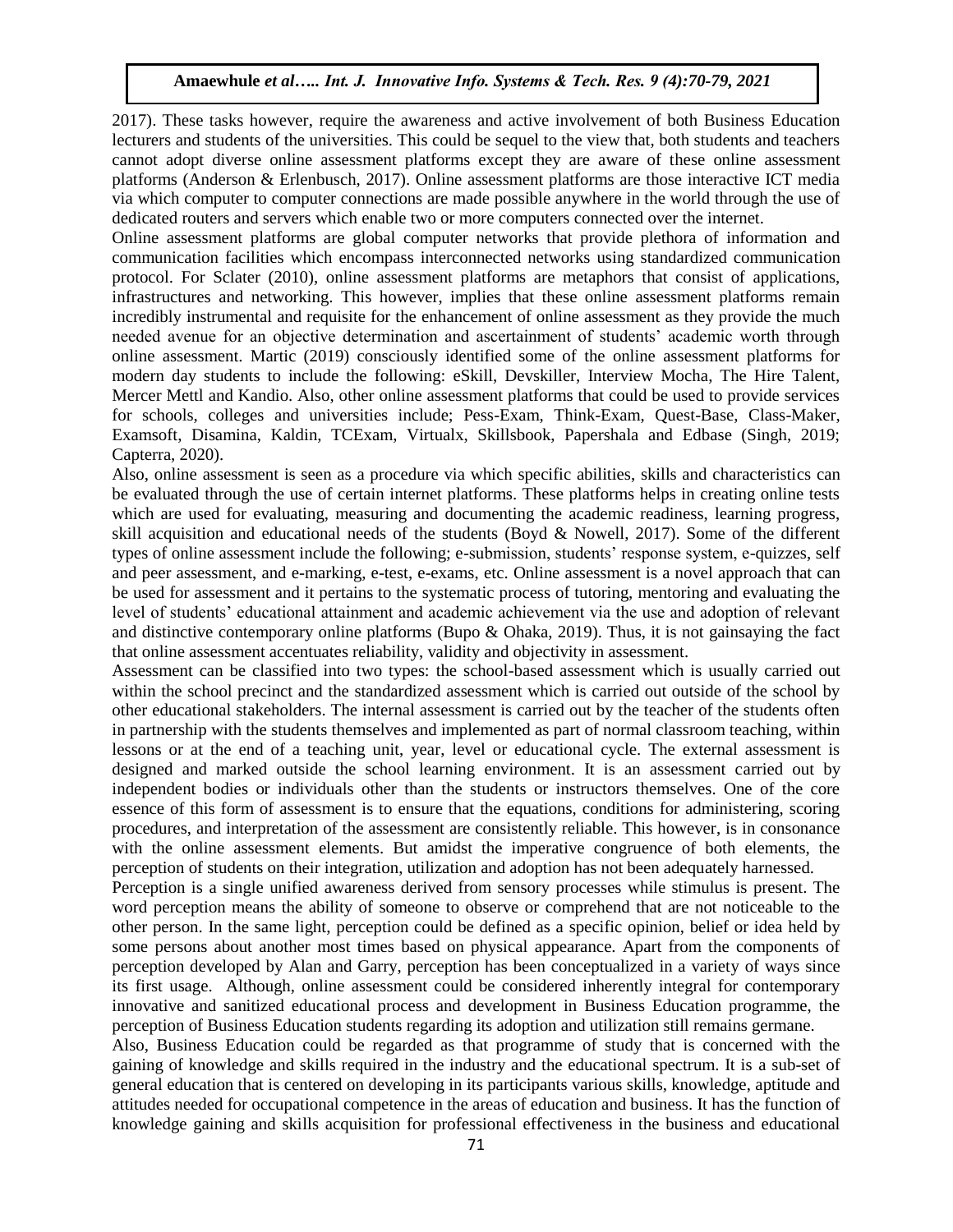sphere as its essential component (Ohaka & Onuoha, 2017; Ohaka & Bupo, 2019). Thus, it could be maintained that online assessment in Business Education programme will not only enthrone objectivity but it also contributes in the development of the online skills of Business Education students.

Thus, it is imperative to note the fact that these integral elements and focal points of Business Education as emphasized above are enabled and made more manifest with the advent of internet, its increased level of accessibility and the introduction of web-based learning. Web-based instruction has grown exponentially with more than a thousand universities offering course over the web in the United States alone (Ohaka, 2018). This therefore goes to justify among other things the fact that the significant and pivotal essence for the advocacy for the use and adoption of online platforms for Business Education students' assessment can contribute in providing a more convenient, objective and reliable medium for the gathering of relevant and objective feedback about their educational cum academic performance; determine the level of interest of a student about a particular academic endeavour and to enable the teachers and administrators to pass objective judgment regarding their learning process (Lynch, 2016). Be that as it may, these academic performances that are to be evaluated according to Bupo and Ohaka (2019) are meant to be predicated on the students' cognitive, affective and psychomotor domains.

Online assessment in Business Education is considered to be a potent instrument and very useful strategy in the educational sphere and if adequately harnessed and enrooted into Business Education program can help to further enhance and accelerate the pace of the teaching, learning and assessment processes in a most advantageous manner. Some of the noticeable influential factors that can speed up the adoption and utilization of online platforms for assessment of Business Education students are identified as follows; diversity in experience, ease of use or familiarity to the technology, attitude and expectation of the students towards online assessment and web-based instruction. Also, it be said that the use of online platforms for the assessment of Business Education students can promote a system of student-teacher dynamism in relation to delivery and evaluation of specific lesson contents and instructional objectives (Liverpool, Marut, Ndam & Oti, 2010).

In line with the above indications, it is affirmed that the use and possible adoption of online platforms for educational assessment in Business Education can actually set the basis for the growth of ICT in business and education (Bupo & Ohaka, 2019). In Business Education, it is argued that, the conscious and scrupulous use of online platforms for assessment has the intrinsic capacity to ginger the morale of students to put in their best before and during exam with the firm belief that they will receive a fair and objective assessment at the end of the day sequel to the use of online platforms for the evaluation process. This positive perception is closely followed by the opinion of Garrison and Anderson in Eze, Chinedu-Eze and Bello (2018) who also added that the act of assessing Business Education students via online platforms can boost their morale which will in turn, spur them into learning how to innovate and interact with disparate learning contents. Gabriel, Sushil and Zhang in Bupo and Ndinechi (2015) also emphasized that the use of online platforms for the assessment of Business Education students brings about the core benefit of arming the lecturers with randomized question to discourage cheating, encourage the immediate release of exam results after the exam and to bring about the increased possibility to examine a large number of Business Education students simultaneously.

Again, it is observed that the disparate internet platforms as used our contemporary milieu which constitutes the biggest revolution of human welfare gives both the teachers and the students a platform that guarantees the ease of doing business. It provides an array of learning opportunities. The online assessment platforms not only focus on the students' knowledge of the subject matter but also expand the students' knowledge, usage and familiarity with the computer. Even some of the students who may possess the requisite skills and competencies on how to use then are yet to be provided with the need for them to use such facilities (Bupo & Ohaka, 2019). Additionally, Bupo and Ndineche (2015) asserted that it seems online assessment is poorly utilized in our tertiary institutions as result of the fact that plethora of university students do not even have e-mail addresses, cannot operate a computer and little knowledge of online learning and assessment platforms. Also, studies have shown that not many studies have been carried to investigate the adoption, utilization and the perception of the online platforms for assessment of business education students in Rivers State (Bupo & Ohaka, 2019).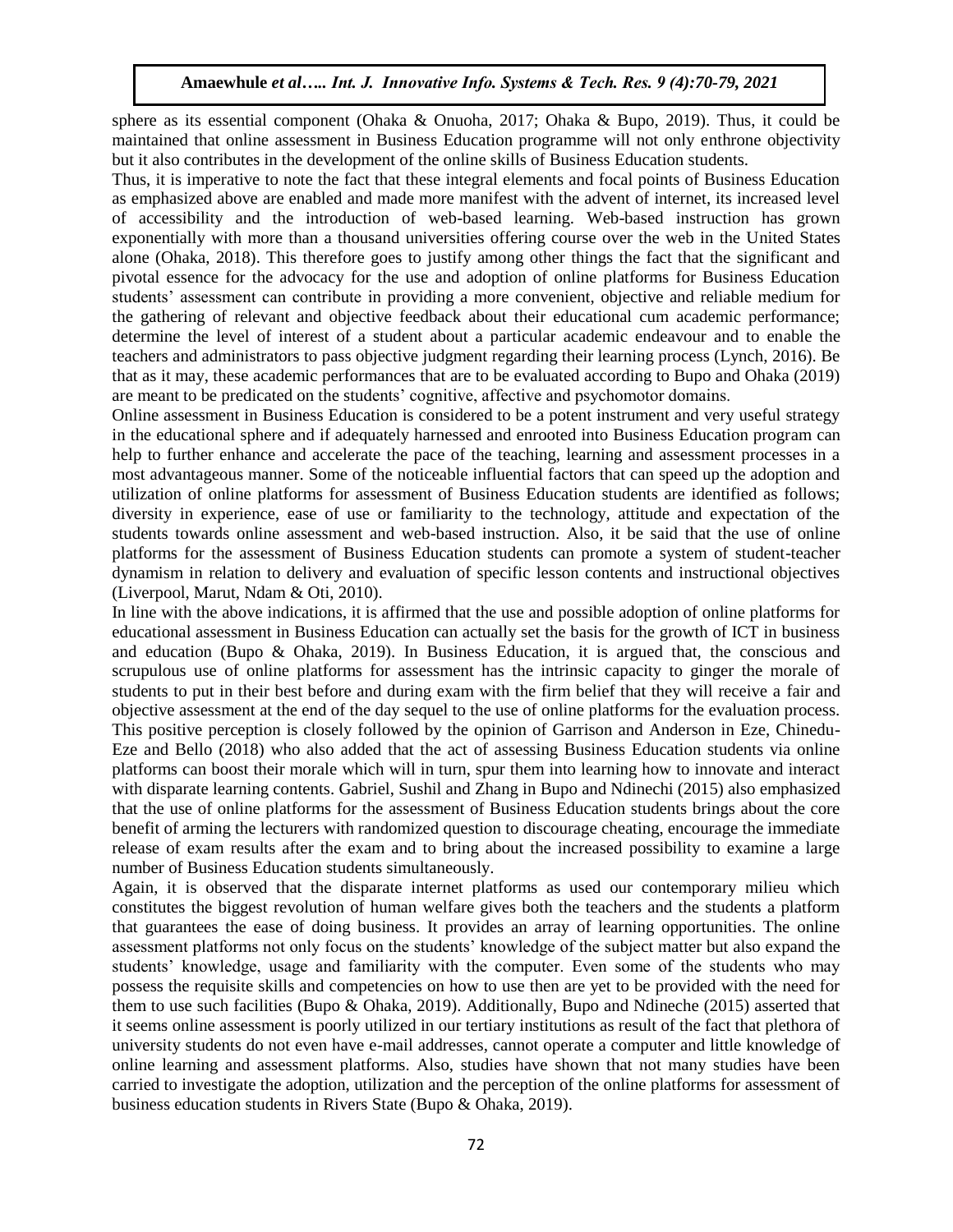However, it is regrettable to affirm that amidst the lucrative benefits and clear cut need for the adoption and utilization of online platforms for the determination of Business Education students' academic value and performance in test or exam in the educational enterprise, online assessment may not have been accorded the much needed attention it deserves which possibly could be sequel to the lack of administrative will power to sustain the system, lack of fund to practice the system and lack of adequate knowledge by Business Education students on how to use online platforms during assessment. The utilization of online platforms for Business Education students' assessment in tertiary institutions can be influenced by the students' level of computer applicability and information communication competencies which are not being used by many Business Education students and therefore, forms the basis for the integration of electronic-learning (Gabriel, Sushil & Zhang in Bupo & Ndinechi, 2015).

## **Statement of the Problem**

Assessment is an essential mechanism or system in the educational enterprise designed with the aim of determining the students' worth and performance in relation to the extent to which particular instructional objectives have been achieved. Ideally, assessment is meant to truly pass judgment on the performance of the student and give room for improvement where necessary. But it appears that over the years, every conscious attempt made to achieve this objective seem to have proven abortive based on several unfavourable factors and this seem to have pose some major concern for most educational stakeholders. Also, students seem to travel very long distances and get stressed to write exams, lecturers are faced with lots of scripts to mark with minimal time frame and sometimes the exam scripts are being leaked due to human error and some level of inability to automatically grade students which can help to reduce the workload of the lecturers.

No doubt, these issues seem to have posed some obvious consequences for students, lecturers and the entire educational process in the following ways: students tend to most times wait for so long a time before they could see their performance in the previous exam and sometimes, they sit for another semester exam without getting to know how bad or well they have performed previously which will help to enhance their preparation for the next exam; Lecturers are to over-work themselves to mark and record scripts of large students manually which would have been better done through the use of some online assessment platforms such as: pess-exam online assessment platform, think-exam online assessment platform, quest-based online assessment platform and class-maker online assessment platform. It is against this backdrop that the researcher sought to carry out this study and contribute positively to the adoption of online platforms for assessment in Business Education in universities in Rivers State?

# **Research Questions**

The following research questions was raised to guide the study:

- 1. To what extent do students perceive the adoption of Pess-exam online assessment platform for online assessment in Business Education in Universities in Rivers State?
- 2. To what extent do students perceive the adoption of Think-Exam online assessment platform for online assessment in Business Education in Universities in Rivers State?

#### **Hypotheses**

The following research hypotheses will be tested at 0.05 levels of significance:

- 1. There is no significant difference in the mean ratings of Business Education students in Rivers State University, Ignatius Ajuru University of Education and University of Port-Harcourt on the extent to which students perceive the adoption of Pess-exam online assessment platform for online assessment in Business Education in Universities in Rivers State.
- 2. There is no significant difference in the mean ratings of Business Education students in Rivers State University, Ignatius Ajuru University of Education and University of Port-Harcourt on the extent to which students perceive the adoption of Think-Exam online assessment platform for online assessment in Business Education in Universities in Rivers State.

#### **METHODS**

The researcher adopted the descriptive research design for this study. The study was carried out in Rivers State which is located in Southern part of Nigeria. The target population of the study is 2,816 which encompasses the entire Business Education students in Rivers State Universities from the 2019/2020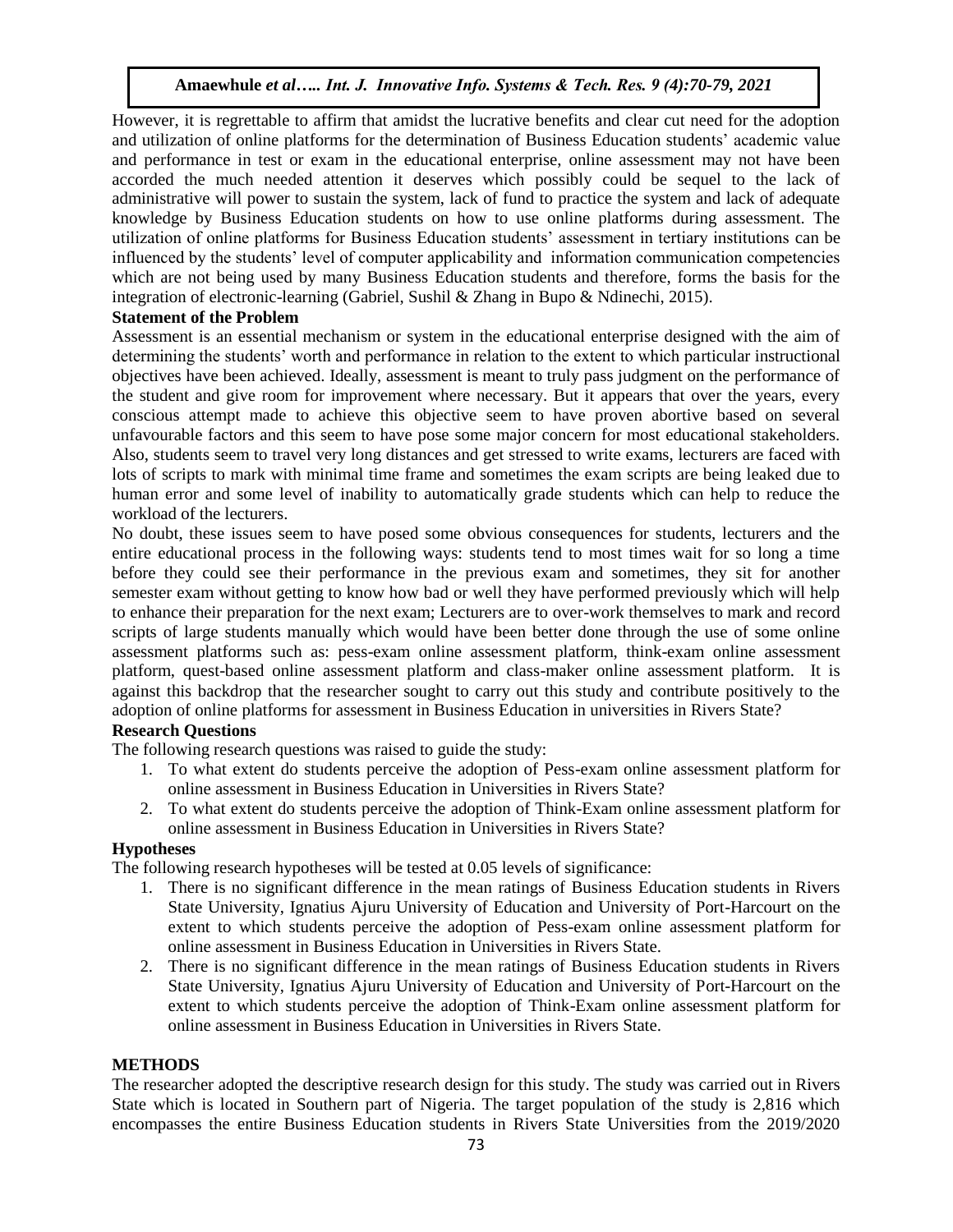academic session. The choice of the population is consequent upon the fact that these three universities have Information and Communication Technology Centers (ICT) and some of the school's academic and administrative activities are being carried out online. See the table below for the population breakdown:

| <b>Table 1: The Population Distribution</b> |                                            |                        |  |  |  |  |  |
|---------------------------------------------|--------------------------------------------|------------------------|--|--|--|--|--|
| S/NO.                                       | <b>NAME OF INSTITUTION</b>                 | <b>NO. OF STUDENTS</b> |  |  |  |  |  |
|                                             | Rivers State University, Port Harcourt     | 803                    |  |  |  |  |  |
|                                             | Ignatius Ajuru University of Education     | 1,677                  |  |  |  |  |  |
| 3.                                          | University of Port-Harcourt, Port-Harcourt | 336                    |  |  |  |  |  |
|                                             | <b>SUM TOTAL</b>                           | 2,816                  |  |  |  |  |  |
|                                             |                                            |                        |  |  |  |  |  |

**Source:** Exams and Records Officers (2019).

The sample size of the study is 399. The Taro Yamane formula for sample size determination was used to arrive at the sample size. This was because the researcher considered the population not to be small and manageable. The sampling technique used is simple random sampling technique. Data for this study was garnered through the means of a self-structured questionnaire. The questionnaire was titled: "Online Platform Student's Perception Assessment Scale (OPSPAS)". It is not a standardized instrument since it was developed personally by the researcher. OPSPAS is an assessment tool developed to investigate Business Education students' perception of the adoption of online platforms for assessment in Rivers State. The logical construction method was used in writing the questionnaire items. The OPSPAS was designed in-tandem with five point rating scale of; Very High Extent (VHE: 5points), High Extent (HE: 4points), Moderate Extent (ME: 3points), Low Extent (LE: 2points) and Very Low Extent (VLE: 1point). The questionnaire was subjected to face and content validation by two experts in Business Education and one from the field of Measurement and Evaluation all from the Faculty of Education. The reliability of the instrument was determined through the split half method for a measure of its stability. Simple random sampling technique was used to draw up a sample of 20 Niger Delta University students, for the reliability test. The researchers ensured the reliability of the instrument using the pilot test technique. The application of Statistical Package for Social Science (SPSS) version 20 using Cronbach Alpha reliability method on the garnered data yielded a score of 0.85. The researcher administered 399 copies of the questionnaire to the respondents. The researcher also educated the respondents about the information in questionnaire before administering same to the respondents to ensure that proper responses were adequately provided. Out of the 399 copies of the questionnaire administered, 350 copies were completely filled and retrieved from the respondents. The questionnaire was retrieved as soon as they were correctly and completely filled. The data collected were analyzed using descriptive statistical tools such as mean and standard deviation for the research questions while the hypotheses were tested using the Analysis of Variance (ANOVA). Since the researchers were operating on a 5-point rating scale of Very High Extent (VHE: 5points), High Extent (HE: 4points), Moderate Extent (ME: 3points), Low Extent (LE: 2points) and Very Low Extent (VLE: 1points); the decision rule was as follows: any mean score of 3.50 to 4.00 was regarded as Very High Extent (VHE), 3.00 to 3.49 was regarded as High Extent (HE), 2.50 to 2.99 was regarded as Moderate Extent (ME), 2.49 to 2.00 was regarded as Low Extent (LE) and 1.99 to 1.50 was regarded as Very Low Extent (VLE). The null hypotheses were accepted if the table F-value was higher than the computed F-value, otherwise it was rejected.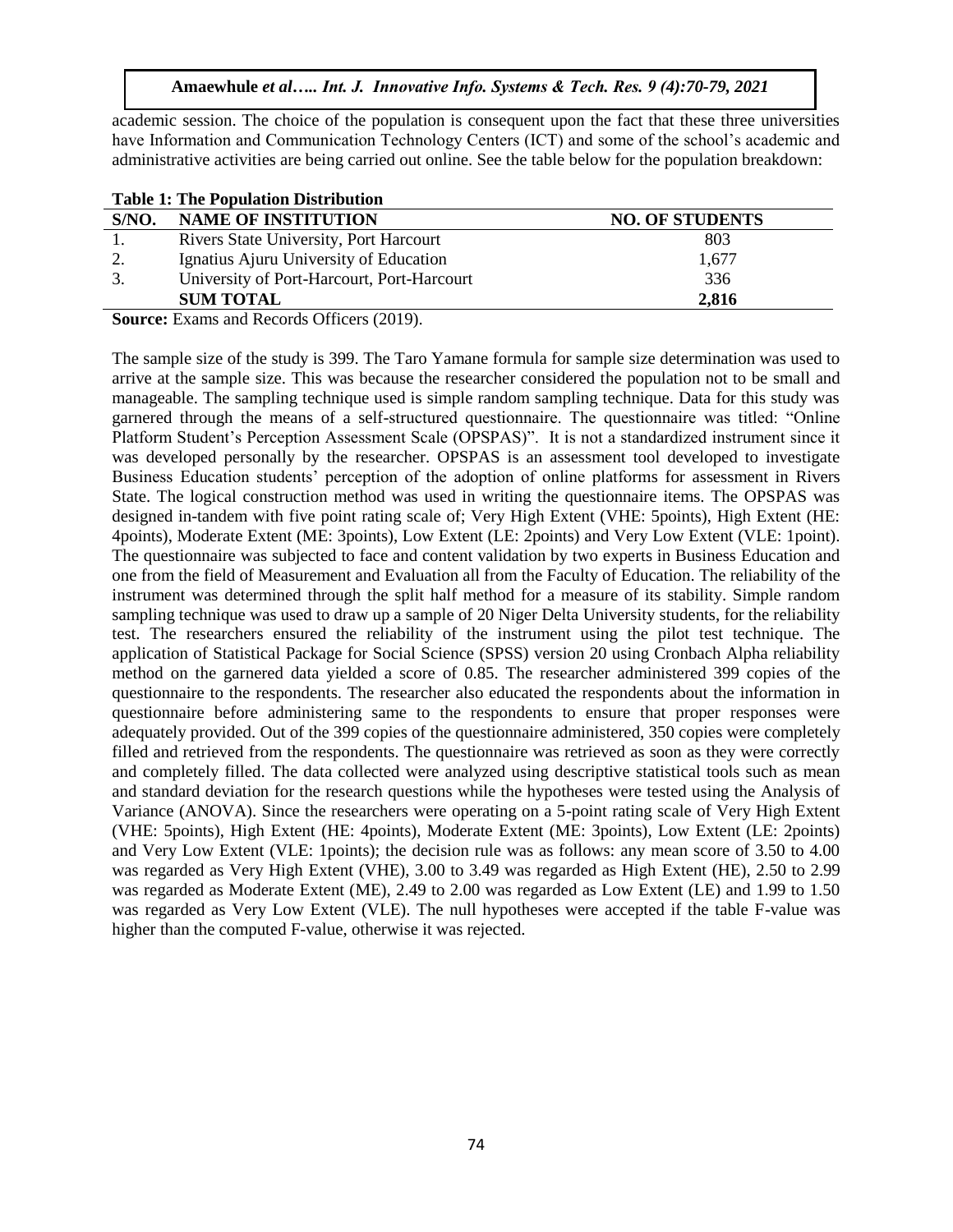## **RESULTS**

**Research Question 1**: *To what extent do students perceive the adoption of pess-exam online assessment platform for online assessment in Business Education in Universities in Rivers State?*

**Table 2: Mean and Standard Deviation on the extent to which students perceive the adoption of pess-exam online assessment platform for online assessment in Business Education in Universities in Rivers State**

 **N (350)**

|          |                                         |      |                  |            |                    |           |            | 1110001             |      |            |
|----------|-----------------------------------------|------|------------------|------------|--------------------|-----------|------------|---------------------|------|------------|
|          |                                         |      | <b>RSU</b> (185) |            | <b>IAUOE</b> (103) |           |            | <b>UNIPORT (62)</b> |      |            |
| $S/N0$ . | <b>ITEMS</b>                            | X    | <b>SD</b>        | <b>RMK</b> | X                  | <b>SD</b> | <b>RMK</b> | x                   | SD   | <b>RMK</b> |
| 1.       | It creates the opportunity for me to    | 4.38 | 0.62             | HE         | 4.14               | 0.87      | HE         | 4.24                | 1.02 | HE         |
|          | from<br>assessed<br>be<br>my<br>own     |      |                  |            |                    |           |            |                     |      |            |
|          | convenient location.                    |      |                  |            |                    |           |            |                     |      |            |
| 2.       | It creates more convenient form of 4.39 |      | 0.68             | HE         | 4.33               | 0.79      | HE         | 4.35                | 0.40 | HE         |
|          | assessment.                             |      |                  |            |                    |           |            |                     |      |            |
| 3.       | It reduces the stress of me travelling  | 4.38 | 0.62             | HE         | 4.43               | 0.90      | HE         | 4.39                | 0.66 | HE         |
|          | long distances to go for assessment.    |      |                  |            |                    |           |            |                     |      |            |
| 4.       | It is a less stressful medium of being  | 4.35 | 0.56             | HE         | 4.26               | 0.76      | HE         | 0.76<br>4.44        |      | HE         |
|          | assessed by my lecturers.               |      |                  |            |                    |           |            |                     |      |            |
| .5.      | It is a cost effective approach to 4.36 |      | 0.95             | HE         | 4.40               | 0.84      | HE         | 4.45<br>0.31        |      | HE         |
|          | testing and examining students.         |      |                  |            |                    |           |            |                     |      |            |
| 6.       | It is an economically convenient 4.62   |      | 0.34             | <b>VHE</b> | 4.49               | 0.66      | HE         | 4.48                | 0.24 | HE         |
|          | medium of assessment for me             |      |                  |            |                    |           |            |                     |      |            |
|          | considering my income level.            |      |                  |            |                    |           |            |                     |      |            |
| 7.       | It makes it easy for me to be 4.47      |      | 0.39             | HE         | 4.33               | 0.94      | HE         | 4.56                | 0.44 | VHE        |
|          | assessed with little or no much         |      |                  |            |                    |           |            |                     |      |            |
|          | logistical involvement.                 |      |                  |            |                    |           |            |                     |      |            |
|          | <b>Grand Mean &amp; SD</b>              | 4.42 |                  | HE         | 4.34               |           | HE         | 4.42                |      | HE         |
|          | $\sqrt{2}$                              |      |                  |            |                    |           |            |                     |      |            |

**Source:** Field Survey, (2021)

The results in table 2 above showed the grand mean scores of the respondents on the extent to which students perceive the adoption of pess-exam online assessment platform for online assessment in Business Education in Universities in Rivers State with a grand mean score of 4.42, 4.34 and 4.42 respectively. The grand mean score is obviously above the decision mean of 3.00. Thus, the result shows that the perception of students of Business Education students in Universities in Rivers State on the need for the adoption of pess-exam online assessment platform for online assessment in Business Education is on a High Extent. The result also shows that Business Education students have positive perception of the adoption of pessexam online assessment platform for assessment in Business Education.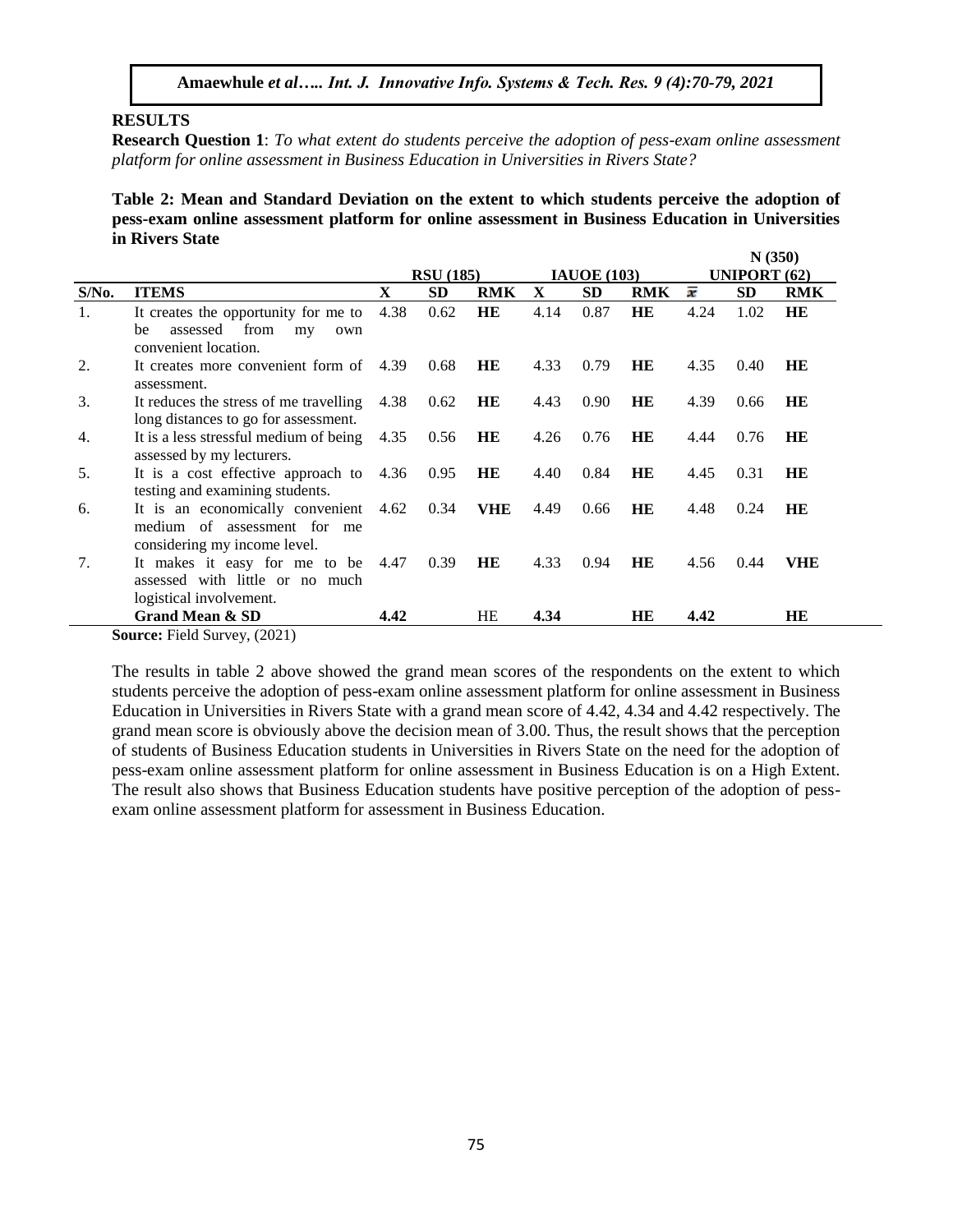**Amaewhule** *et al….. Int. J. Innovative Info. Systems & Tech. Res. 9 (4):70-79, 2021* 

**Research Question 2**: *To what extent do students perceive the adoption of think-exam online assessment platform for online assessment in Business Education in Universities in Rivers State?* 

**Table 3: Mean and Standard Deviation on the extent to which students perceive the adoption of think-exam online assessment platform for online assessment in Business Education in Universities in Rivers State (N = 350)**

|      |                                                                                                                   | <b>RSU</b> (185) |           |            | <b>IAUOE</b> (103) |           |            | UNIPORT $(62)$ |           |            |
|------|-------------------------------------------------------------------------------------------------------------------|------------------|-----------|------------|--------------------|-----------|------------|----------------|-----------|------------|
| S/No | <b>ITEMS</b>                                                                                                      | X                | <b>SD</b> | <b>RMK</b> | X                  | <b>SD</b> | <b>RMK</b> | x              | <b>SD</b> | <b>RMK</b> |
| 8.   | It helps to reduce the rate of<br>examination malpractice among<br>students during exam.                          | 4.30             | 1.88      | HE         | 4.53               | 0.41      | <b>VHE</b> | 4.52           | 0.64      | HE         |
| 9.   | It provides a more reliable 4.12<br>approach to being assessed by my<br>lecturers.                                |                  | 0.71      | HE         | 3.66               | 0.94      | MЕ         | 4.47           | 0.73      | HE         |
| 10.  | It makes it easier for my lecturers<br>to create tests for me to be<br>objectively assessment.                    | 4.25             | 0.90      | HE         | 4.07               | 0.82      | HE         | 3.40           | 0.79      | HE         |
| 11.  | It makes it possible for all<br>students to be assessed according<br>to their abilities.                          | 4.31             | 0.58      | HE         | 3.77               | 0.51      | MЕ         | 4.03           | 0.76      | HE         |
| 12.  | It provides a level playing field 4.25<br>for all the students to be assessed<br>without any perceived prejudice. |                  | 0.77      | HE         | 4.41               | 0.63      | <b>HE</b>  | 4.03           | 0.48      | HE         |
| 13.  | It engenders fair play in the<br>process of students' assessment<br>by the examiners.                             | 3.67             | 0.94      | MЕ         | 4.41               | 0.77      | HE         | 3.85           | 1.74      | <b>HE</b>  |
| 14.  | It ensures that my interest is<br>protected and not necessarily that<br>of the examiner being fostered.           | 3.94             | 0.99      | MЕ         | 4.20               | 0.92      | HE         | 3.79           | 1.94      | MЕ         |
|      | <b>Grand Mean &amp; SD</b>                                                                                        | 4.12             |           | HE         | 4.15               |           | HE         | 4.01           |           | HB.        |

**Source:** Field Survey, (2021)

The results in table 3 above showed the grand mean scores of the respondents on the extent to which students perceive the adoption of think-exam online assessment platform for online assessment in Business Education in Universities in Rivers State with a grand mean score of 4.12, 4.15 and 4.01 respectively. The grand mean score is obviously above the decision mean of 3.00. Thus, the result shows that the perception of students of Business Education students in Universities in Rivers State on the need for the adoption of think-exam online assessment platform for online assessment in Business Education is on a High Extent. The result also shows that Business Education students have positive perception of the adoption of think-exam online assessment platform for assessment in Business Education.

**Hypothesis 1:** There is no significant difference in the mean ratings of Business Education students in Rivers State University, Ignatius Ajuru University of Education and University of Port-Harcourt on the extent to which students perceive the adoption of pess-exam online assessment platform for online assessment in Business Education in Universities in Rivers State.

| Tubic + Dummury or Amarybis or variance (Article via) Computation Tubic |                |           |                               |          |       |          |                 |  |  |  |
|-------------------------------------------------------------------------|----------------|-----------|-------------------------------|----------|-------|----------|-----------------|--|--|--|
| Sources of                                                              | <b>Sum</b>     | of Degree | of Means<br>of $\mathbf{F}$ - |          | F-    | p. value | <b>Decision</b> |  |  |  |
| <b>Variation</b>                                                        | <b>Squares</b> | Freedom   | Squares (MS)                  | critical | Ratio |          |                 |  |  |  |
| (SV)                                                                    | (SS)           | (df)      |                               |          |       |          |                 |  |  |  |
| <b>Between</b>                                                          | 6.1            | 2         | 3.45                          |          |       |          |                 |  |  |  |
| <b>Groups</b>                                                           |                |           |                               |          |       |          |                 |  |  |  |
| Within                                                                  | 340.0          | 347       | 0.98                          | 19.49    | 3.52  | 0.05     | Accepted        |  |  |  |
| <b>Groups</b>                                                           |                |           |                               |          |       |          | H <sub>o</sub>  |  |  |  |
| <b>Total</b>                                                            | 346.9          | 349       |                               |          |       |          |                 |  |  |  |

**Table 4: Summary of Analysis of Variance (ANOVA) Computation Table** 

**Source:** Research Data, 2021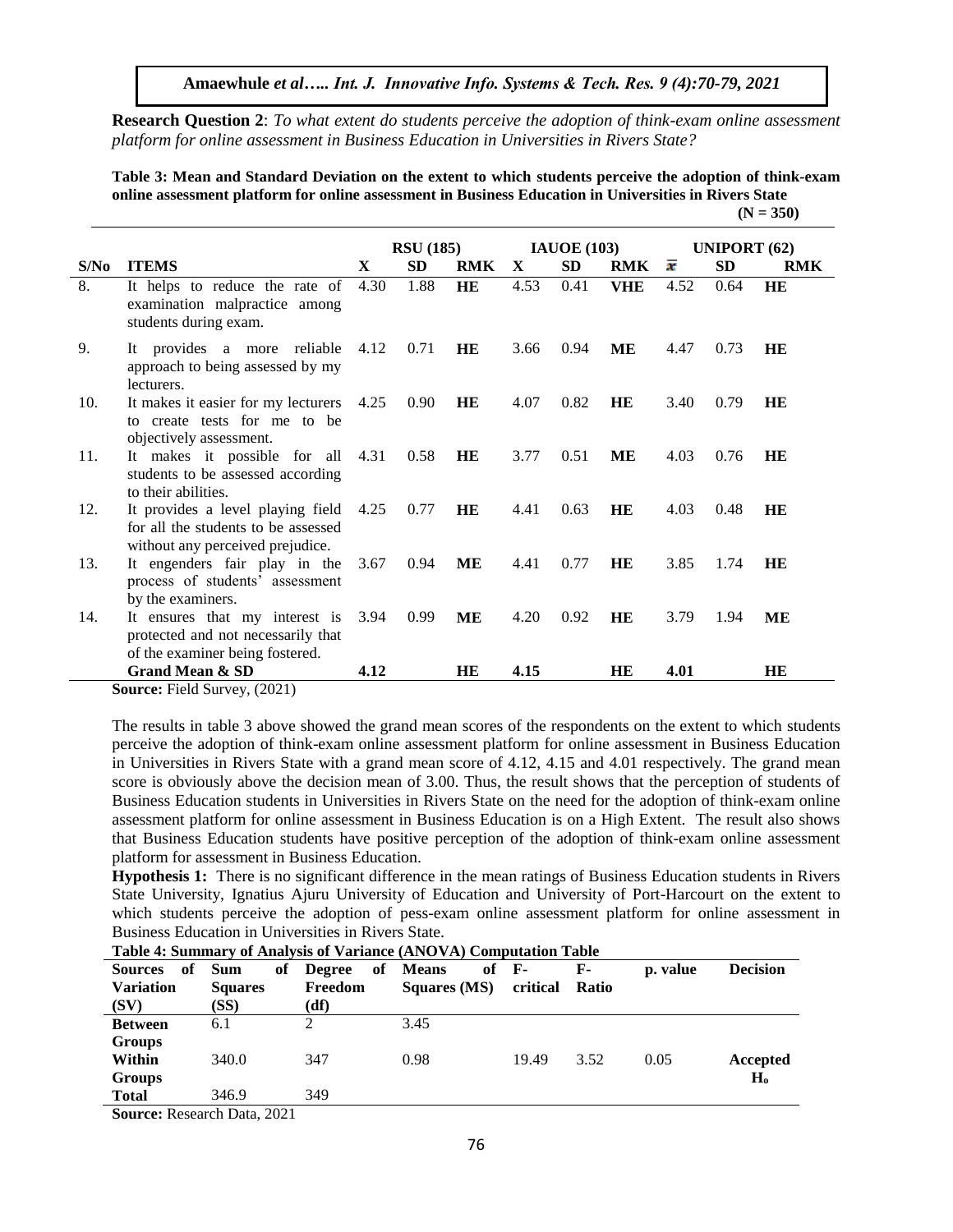From the F-distribution table, it is observed that the critical value of F with 2 and 347 degrees of freedom at 0.05 level of significance is 19.49. Thus, since the computed F-value of 3.52 is lower than critical value of F which is 19.49, the null hypothesis is accepted. This implies that there is no significant difference in the mean ratings of Business Education students in Rivers State University, Ignatius Ajuru University of Education and University of Port-Harcourt on the extent to which students perceive the adoption of pessexam online assessment platform for online assessment in Business Education in Universities in Rivers State.

**Hypothesis 2:** There is no significant difference in the mean ratings of Business Education students in Rivers State University, Ignatius Ajuru University of Education and University of Port-Harcourt on the extent to which students perceive the adoption of think-exam online assessment platform for online assessment in Business Education in Universities in Rivers State.

| Sources of                                                                                                                                                                                                                                                                                                                             | of<br><b>Sum</b> | <b>Degree</b> | of Means            | of F-crit F- |       | p. value | <b>Decision</b> |  |  |
|----------------------------------------------------------------------------------------------------------------------------------------------------------------------------------------------------------------------------------------------------------------------------------------------------------------------------------------|------------------|---------------|---------------------|--------------|-------|----------|-----------------|--|--|
| <b>Variation</b>                                                                                                                                                                                                                                                                                                                       | <b>Squares</b>   | Freedom       | <b>Squares (MS)</b> |              | ratio |          |                 |  |  |
| (SV)                                                                                                                                                                                                                                                                                                                                   | (SS)             | (df)          |                     |              |       |          |                 |  |  |
| <b>Between</b>                                                                                                                                                                                                                                                                                                                         | 6.6              |               | 3.30                |              |       |          |                 |  |  |
| <b>Groups</b>                                                                                                                                                                                                                                                                                                                          |                  |               |                     |              |       |          |                 |  |  |
| Within                                                                                                                                                                                                                                                                                                                                 | 377.4            | 347           | 0.98                | 19.49        | 3.37  | 0.05     | Accepted        |  |  |
| <b>Groups</b>                                                                                                                                                                                                                                                                                                                          |                  |               |                     |              |       |          | H <sub>o</sub>  |  |  |
| <b>Total</b>                                                                                                                                                                                                                                                                                                                           | 384.0            | 349           |                     |              |       |          |                 |  |  |
| $R_{\text{2}}$ $R_{\text{3}}$ $R_{\text{4}}$ $R_{\text{5}}$ $R_{\text{6}}$ $R_{\text{7}}$ $R_{\text{8}}$ $R_{\text{9}}$ $R_{\text{1}}$ $R_{\text{10}}$ $R_{\text{10}}$ $R_{\text{11}}$ $R_{\text{14}}$ $R_{\text{10}}$ $R_{\text{11}}$ $R_{\text{14}}$ $R_{\text{10}}$ $R_{\text{11}}$ $R_{\text{12}}$ $R_{\text{13}}$ $R_{\text{14}}$ |                  |               |                     |              |       |          |                 |  |  |

**Table 5: Summary of Analysis of Variance (ANOVA) Data** 

**Source:** Research Data, 2021

From the F-distribution table, it is observed that the critical value of F with 2 and 347 degrees of freedom at 0.05 level of significance is 19.49. Thus, since the computed F-value of 3.37 is lower than critical value of F which is 19.49, the null hypothesis is accepted. This implies that there is no significant difference in the mean ratings of Business Education students in Rivers State University, Ignatius Ajuru University of Education and University of Port-Harcourt on the extent to which students perceive the adoption of thinkexam online assessment platform for online assessment in Business Education in Universities in Rivers State.

#### **DISCUSSION**

The results show the perception of Business Education students on the extent to which pess-exam can be adopted for e-assessment in Rivers State Universities. The result shows that the perception of students of Business Education students in Universities in Rivers State on the need for the adoption of pess-exam online assessment platform for online assessment in Business Education is on a High Extent. The result also shows that Business Education students have positive perception of the adoption of pess-exam online assessment platform for assessment in Business Education. The result of the null hypothesis in table 4.5 also reveals that there is no significant difference in the mean ratings of Business Education students in Rivers State University, Ignatius Ajuru University of Education and University of Port-Harcourt on the extent to which students perceive the adoption of pess-exam online assessment platform for online assessment in Business Education in Universities in Rivers State. This finding is in line with that of Singh (2019) who reported that online assessment platforms like the pess-exam platform is a useful tool for the administering of modern day examination as it makes it very convenient and seamless for students to take part in examination punctually despite their geographical location.

The results show the perception of Business Education students on the extent to which think-exam can be adopted for e-assessment in Rivers State Universities. The respondents ticked high extent to the entire questionnaire apart from item 7 which was a moderate extent. Thus, this goes to show that the perception of students of Business Education students in Universities in Rivers State on the need for the adoption of think-exam online assessment platform for online assessment in Business Education is on a High Extent. The result also shows that Business Education students have positive perception of the adoption of thinkexam online assessment platform for assessment in Business Education. The result of the null hypothesis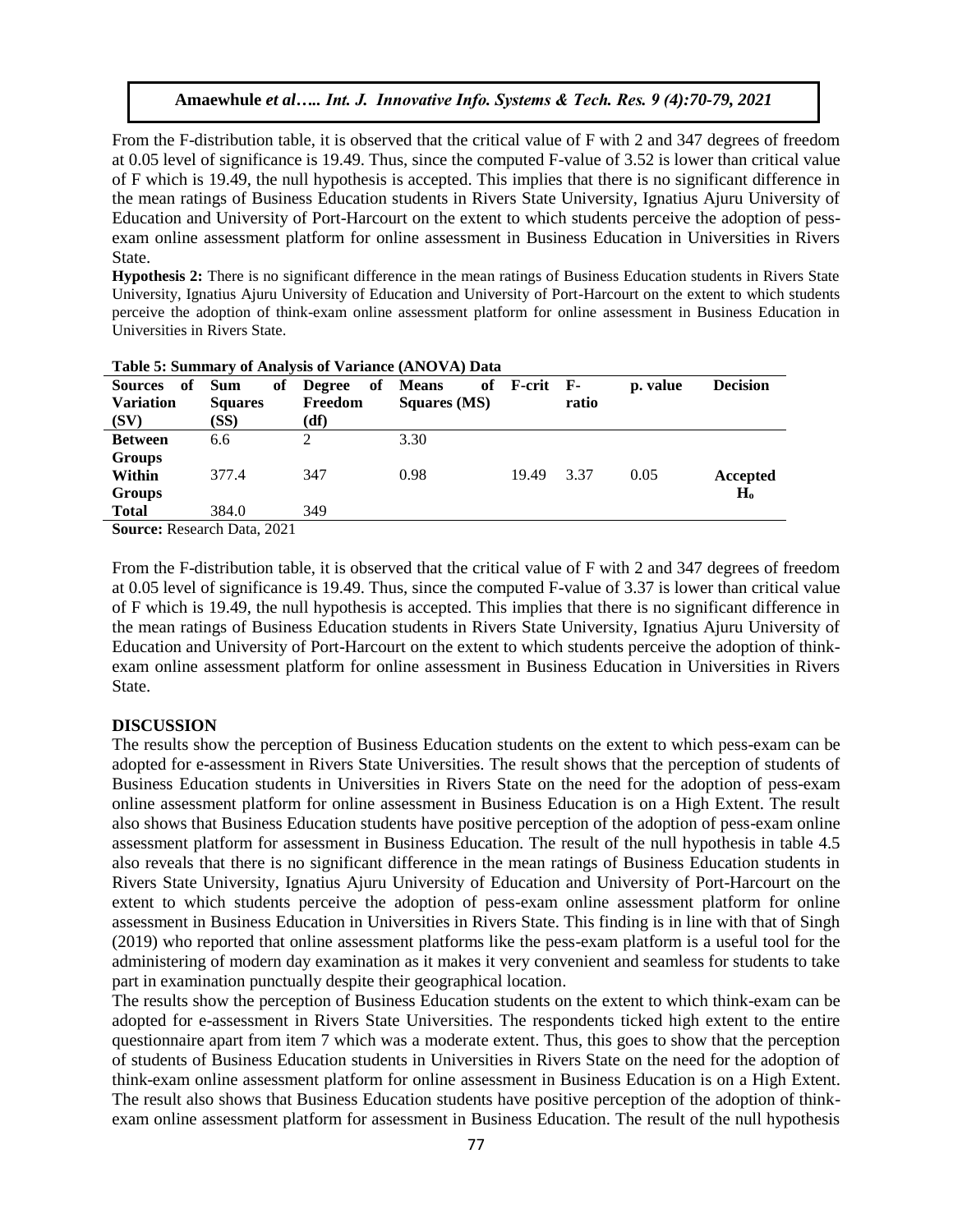in table 5 also reveals that there is no significant difference in the mean ratings of Business Education students in Rivers State University, Ignatius Ajuru University of Education and University of Port-Harcourt on the extent to which students perceive the adoption of think-exam online assessment platform for online assessment in Business Education in Universities in Rivers State. This finding is in consonance with that of Captera (2019) and Singh (2019) who affirmed that think-exam online assessment platform is important and useful for a successful testing of students' performance as it gives examiners the lucrative opportunity and latitude to construct exams and also prevent the students from having access to the exam questions until they are needed.

## **CONCLUSION**

Based on the findings of the study, the researchers concluded as follows: The perception of students of Business Education in Universities in Rivers State on the need for the adoption of pess-exam and thinkexam online assessment platform for online assessment in Business Education is on a High Extent and Moderate Extent. It was also concluded that there is no significant difference in the mean ratings of Business Education students in Universities Rivers State on the extent to which students perceive the adoption of pess-exam online assessment platform for online assessment in Business Education in Universities in Rivers State; there is no significant difference in the mean ratings of Business Education students in Rivers State University, Ignatius Ajuru University of Education and University of Port-Harcourt on the extent to which students perceive the adoption of think-exam online assessment platform for online assessment in Business Education in Universities in Rivers State.

## **RECOMMENDATIONS**

Based on the findings made, the researchers recommended as follows:

- 1. Lecturers should be adequately trained and retrained on the use of pess-exam online assessment platforms for the assessment of Business Education students in Rivers State universities. This will help to overcome the technical issues that may accompany the use of the online assessment platform.
- 2. More enlightenment and awareness campaigns should be created among critical educational stakeholders on the positive influences and benefits of using think-exam online assessment platforms for assessment in the educational enterprise. This will also help to enhance the understanding and knowledge of the students and lecturers as regards the operations and functionality of the platform.

#### **REFERENCES**

- Anderson, V. (2017). Criteria for evaluating qualitative research. *Human Resource Development Quarterly, 28*(2), 125-133.
- Anderson, L., & Erlenbusch, V. (2017). Modeling inclusive pedagogy: Five approaches. *Journal of Social Philosophy, 48*(1), 6-9.
- Boyd, N.M., & Nowell, B. (2017). Testing a theory of sense of community and community responsibility in organizations: An empirical assessment of predictive capacity on employee well-being and organizational citizenship. *Journal of Community Psychology, 45*(2), 210-229.
- Bupo, G.O., & Ohaka, N.C. (2019). Business education students' perception of the utilization of online platforms for educational assessment in Rivers State University. *Association of Business Educators of Nigeria Conference Proceedings. 6*(1), 766-774.
- Bupo, G.O., & Ndineche, G.I. (2015). Business education students' utilization of e-learning in Anambra State tertiary institutions. *International Journal of Scientific Research and Innovation Technology, 2*(4), 16-25.

Capterra (2020). Exam Software. Retrieved fro[m www.capterra.com](http://www.capterra.com/) on 330<sup>th</sup> of November, 2020.

Eze, S.C., Chinedu-Eze, V.C., & Bello, A.O. (2018). The utilization of e-learning facilities in the educational delivery system of Nigeria: A study of M-University. *International Journal of Educational Technology in Higher Education, 15*(34), 1-20.